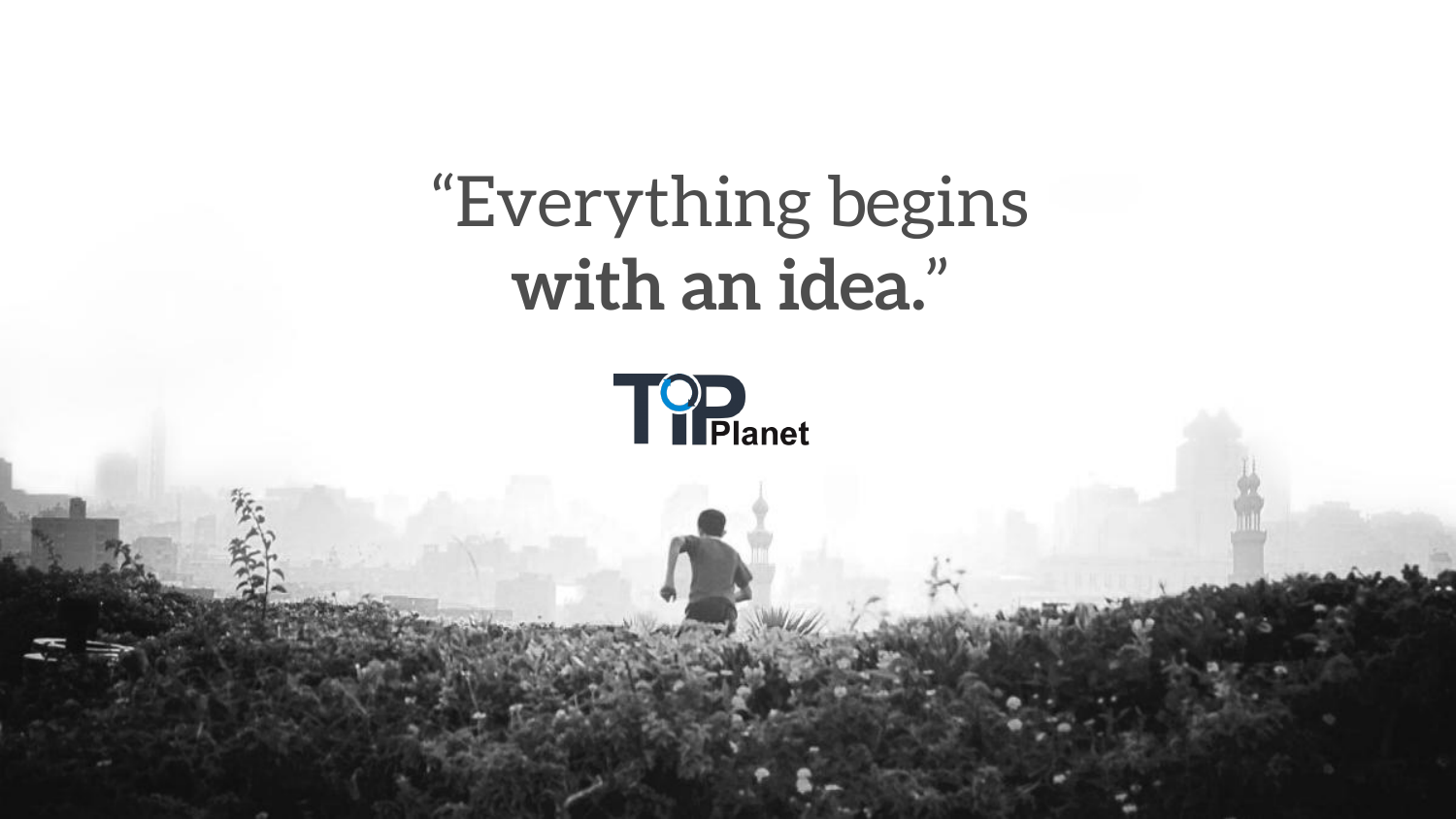# **Tip Top Advisor** (ECM)

Tip Top Advisor consists of CMS Module that can work like company information portal or web site. It also consists of Ticketing Module as well as Customer Review module.

(External Environment and Customer Management)

The application hotels.tiptopadvisor.com is containing the following features: -

- Identity management(from tiptop platform).
- Reputation management.
- Information sharing(Blogs and forums).
- Customer engagement(messaging and newsletters).
- Rate and booking management.
- Mystery inspections.
- Complaint management.
- Analytics & KPI.
- Room switches and controls through our APP .



- Link to **TipTop IOT** Engine for converting your Guest Room into User Control Panel and control all

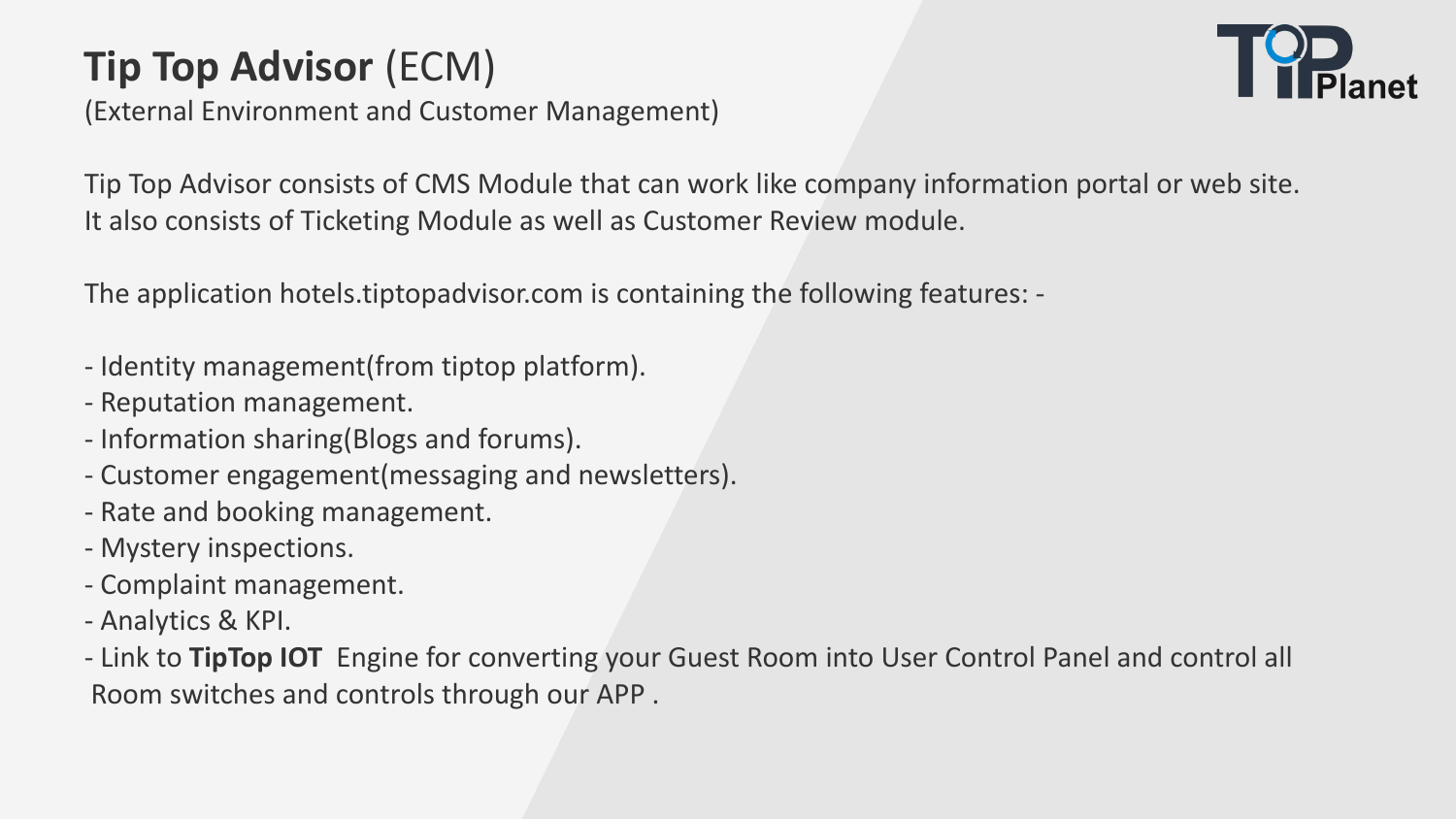**Tip Top Advisor** is a CMS based Hotel and Restaurant web portal that shows hotel and restaurant reviews, accommodation bookings and other Hotel-related content. It also includes interactive travel forums. TT Advisor is a CRM platform which is useful in reputation management and customer engagement. The platform gives the flexibility to add unlimited verticals (Industry wise categories) and horizontals (sub categories in industries).



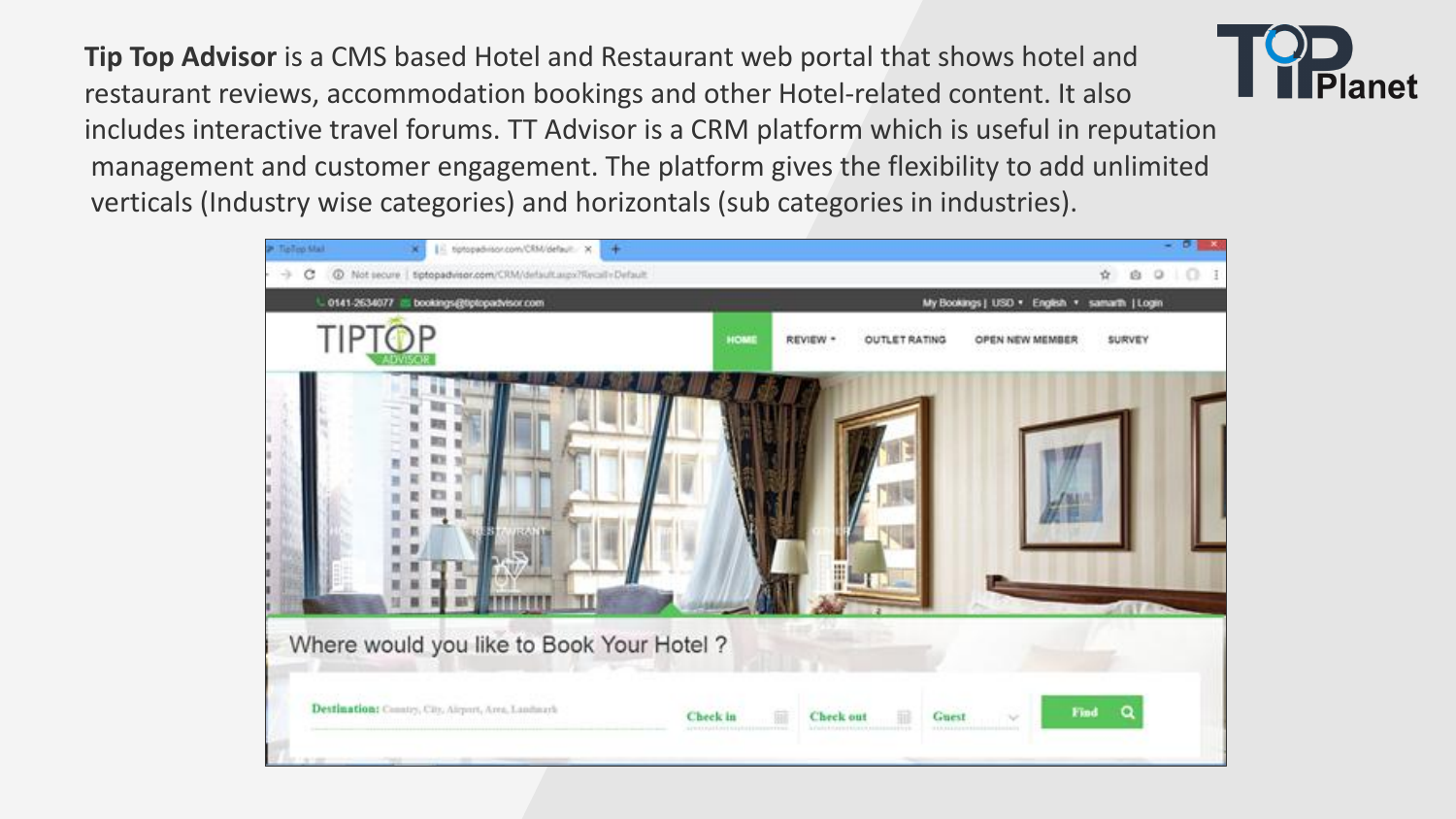## **Tip Top Advisor Unique Advantages and Features**

■ Larger data sample for reputation index as most of the current sites do not consider the actual user reviews that are not provided by the users due to cumbersome process of openings account and writing



- Quality audit only by mystery inspections to rate the hotel category.
- Guest reviews only by actual use of services.
- **The business unit can get real time reviews directly published from their facility**
- **Poor reviews get a chance to get resolved before publishing.**
- Bad rating requires specific mentions and this would convert into a future review flag and subsequent guest can vote and remove the flag.
- helping business user understand their behavioral patterns.
- **No chance of fake reviews.**
- reviews against our platform that uses the purchase credentials to simply review the products.
- Better analytics and reporting.
- A platform to build a complete CRM, CMS and Ticket management for businesses.
- It also provides a CMS for business user to update their products and services
- **Further it also provides authentic experience reviews as against other reputation sites that have no** method of directly validating user consumption of products and services at the business unit being reviewed.



**The identity management helps in customer getting centralized services across verticals and horizontals**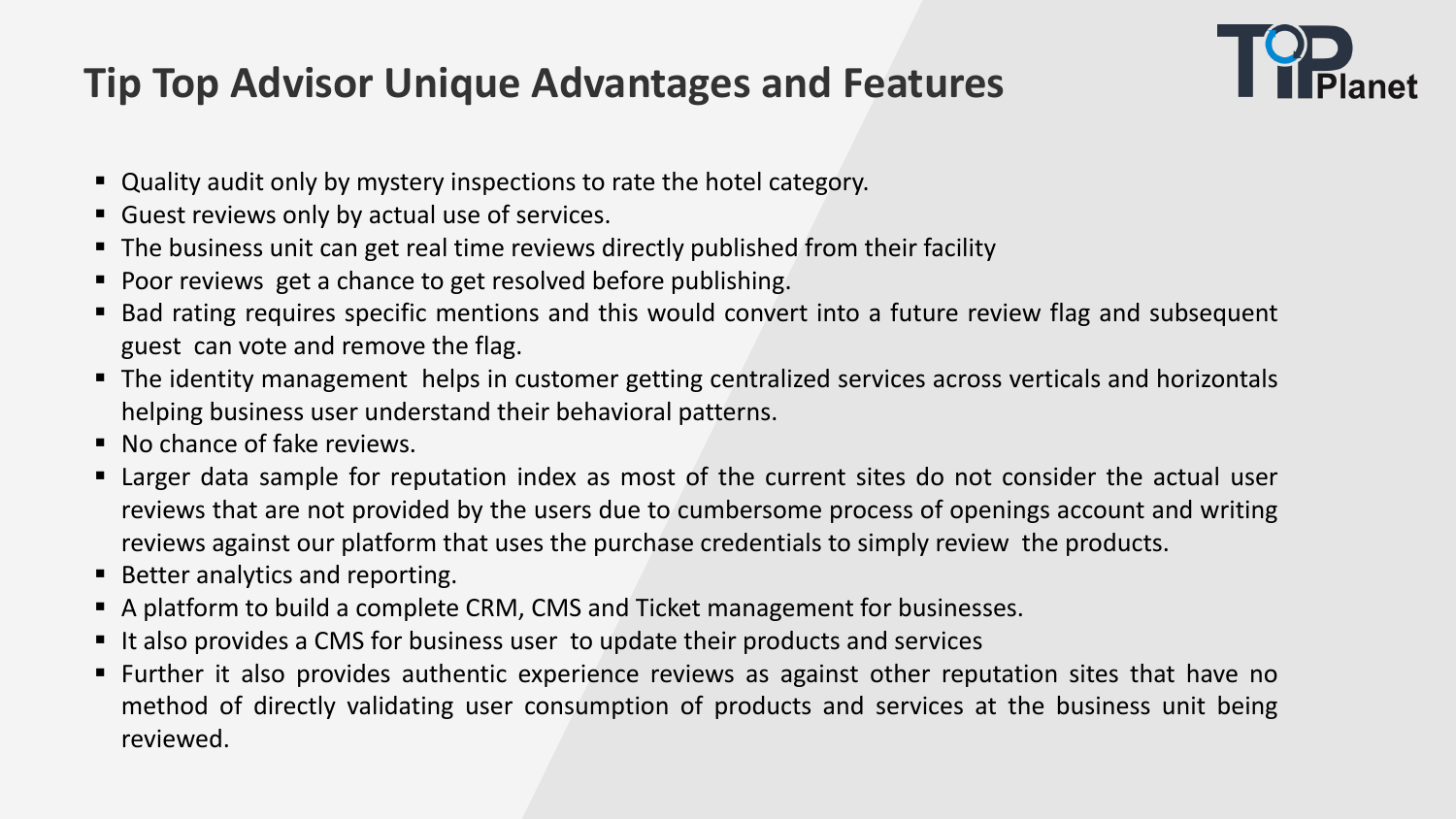Tip Top Advisor is an open online community where businesses as restaurants, accommodations or things to do are listed and reviewed by millions of potential customers all around the world.

### **This component consists of -**

- CMS Module that can work like company information portal or web site .
- Help Desk: Ticketing module- this tracks complaints.
- ORM ( Online reputation Management )
- Contacts Management that can plug with CRM
- BKM (Business Knowledge Management)
- Blogs
- SRM (Supplier Relationship Management)
- Purchase Management
- Mail and collaboration

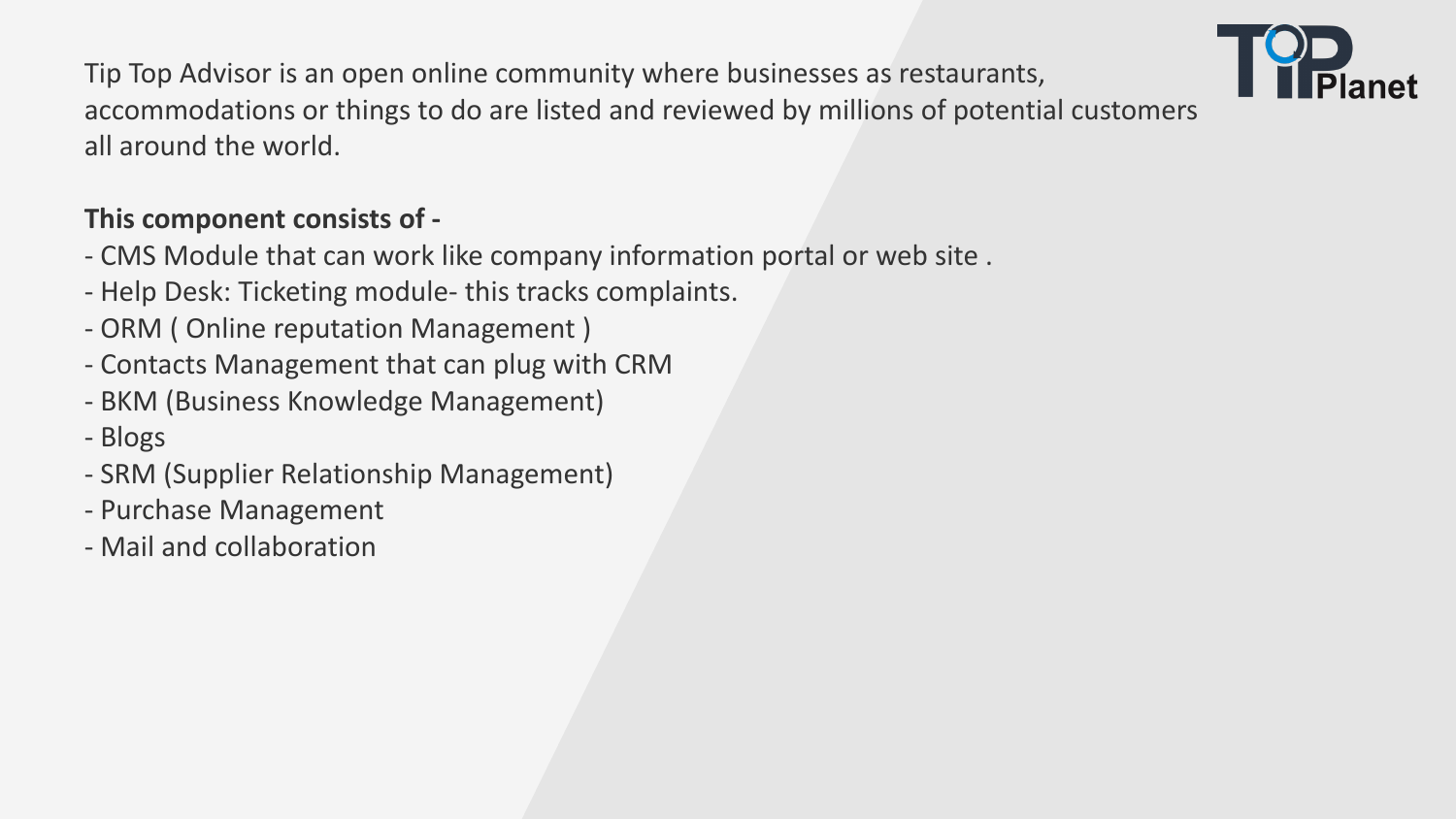### ORM (Online Reputation Management)

The ORM module is designed with the view of how the customers would like to see you it has a plugin for most of the CRM and adds the functionality of making the CRM strategy Aligned so that scorecards can be created to monitor customer engagement also the integration with Tip Top mail helps create contacts.

These days there are so many Guest Review sites where just a few guest post their reviews and a Reputation Index is created, ignoring thousands of guest who must have had a different opinion and views but who don't think it is easy to go and post reviews for you. Our ORM tool helps you Fairmont Get **Real-Time feedback** from your guest by simply logging into your site And Their reviews are posted beside third-party site reviews ,thereby, Creating a more realistic and predictive reputation of the company and its products.

The tool frees you from the clutches of being harassed by some sites and non-genuine guest who use these channels to take undue advantages.

The ORM module also gives insight into your customer perception and suggestions. Negative comments can directly be pushed into the complaint management module for action and suggestive feedback can also be pushed into projects module to add or improve services and products. The ORM is linked to the HRM module to directly add staff appreciations and complaints into their appraisals.





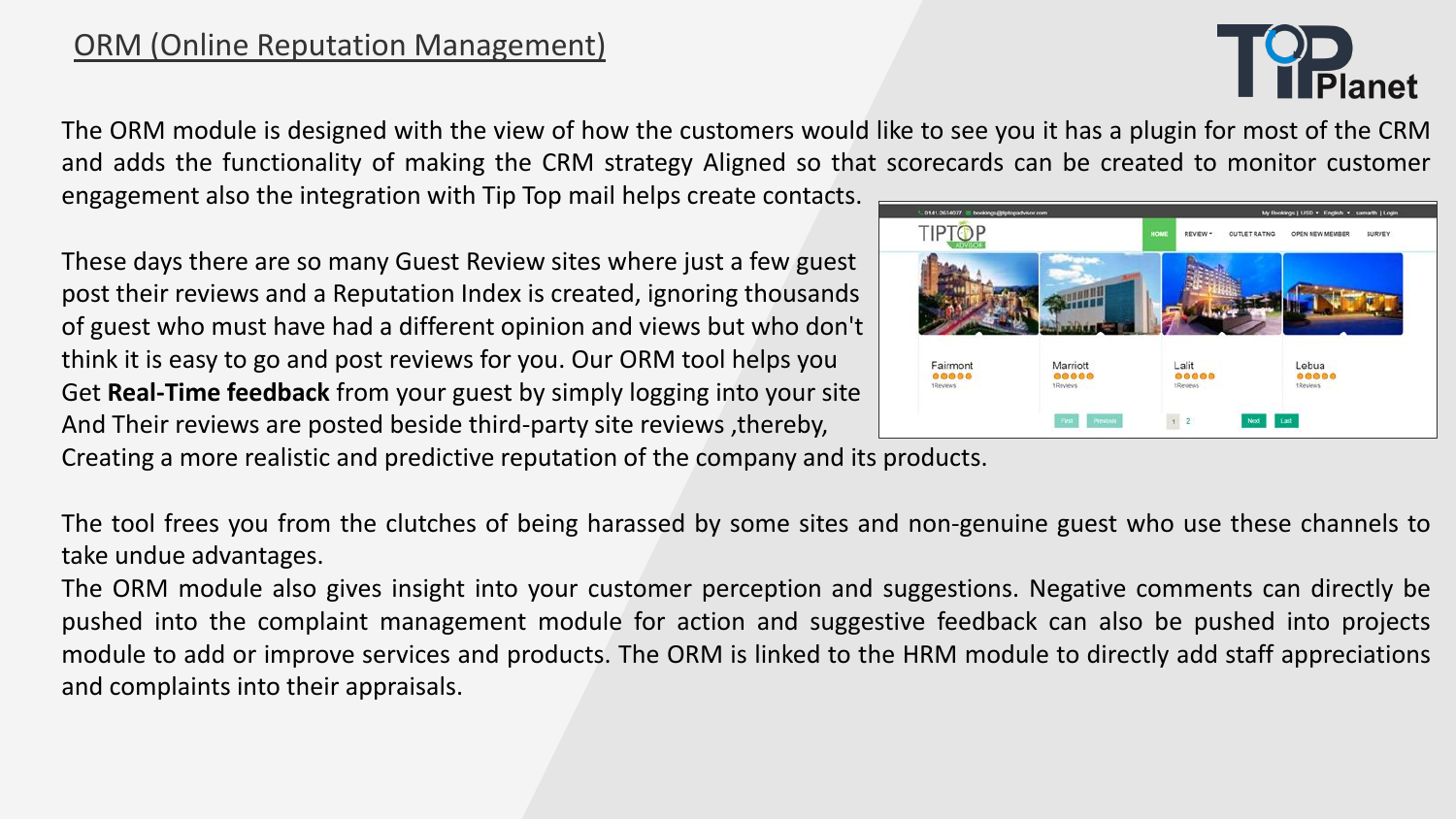### **CMS (CONTENT MANAGEMENT SYSTEM)**

As we know, Content Management System supports the creation and modification of Digital Content. CMS lets the users publish their contents on Web directly without the hassle of getting in touch with the Technical team.

### **FEATURES OF CMS-**

- Simple, Easy maintenance
- Website Management
- Design Templates Available
- User Defined Content Categories
- Easy Rich Text Editors
- One Click Page Creation
- Document Conversion and Multi File Uploads
- Unified Documents & Media



| $\mathcal{L}$<br>$\sim$ 1.000 $\sim$<br>- 11<br>Z.<br>-1<br>$\sqrt{2}$ |                                                                                                                                                   |                                                                                                                |                                                                                                                |  |
|------------------------------------------------------------------------|---------------------------------------------------------------------------------------------------------------------------------------------------|----------------------------------------------------------------------------------------------------------------|----------------------------------------------------------------------------------------------------------------|--|
|                                                                        | <b>.</b>                                                                                                                                          |                                                                                                                |                                                                                                                |  |
|                                                                        | $\blacksquare$<br>-1                                                                                                                              |                                                                                                                |                                                                                                                |  |
|                                                                        | $\qquad \qquad \blacksquare$                                                                                                                      |                                                                                                                |                                                                                                                |  |
|                                                                        | $\blacksquare$<br>$\mathcal{L}^{\text{max}}_{\text{max}}$ and $\mathcal{L}^{\text{max}}_{\text{max}}$ and $\mathcal{L}^{\text{max}}_{\text{max}}$ | and the state of the state of the state of the state of the state of the state of the state of the state of th | and the state of the state of the state of the state of the state of the state of the state of the state of th |  |
|                                                                        | a sa salawan                                                                                                                                      | <b>Service Service</b>                                                                                         | <u>ta a Ta</u>                                                                                                 |  |

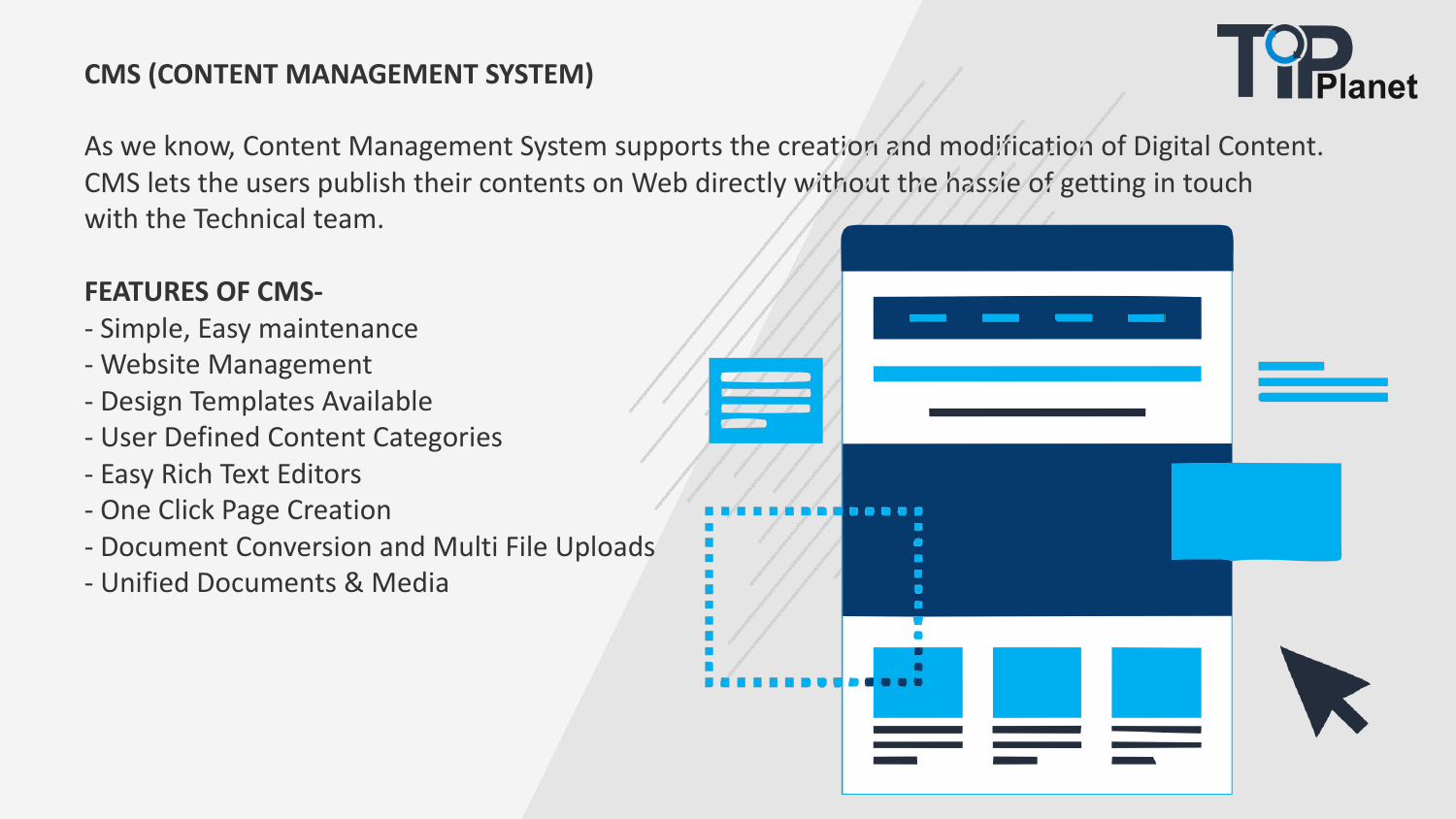### **Bulletin**

A Centralized Virtual Notice Board which broadcast information or knowledge to be share among whole or specific group of people by controlling access to user specific also broadcasting the information in a single click.

Centralized Knowledge Base Easy To Share – Single Click to Broadcast the information. Accessibility – User or Group Specific







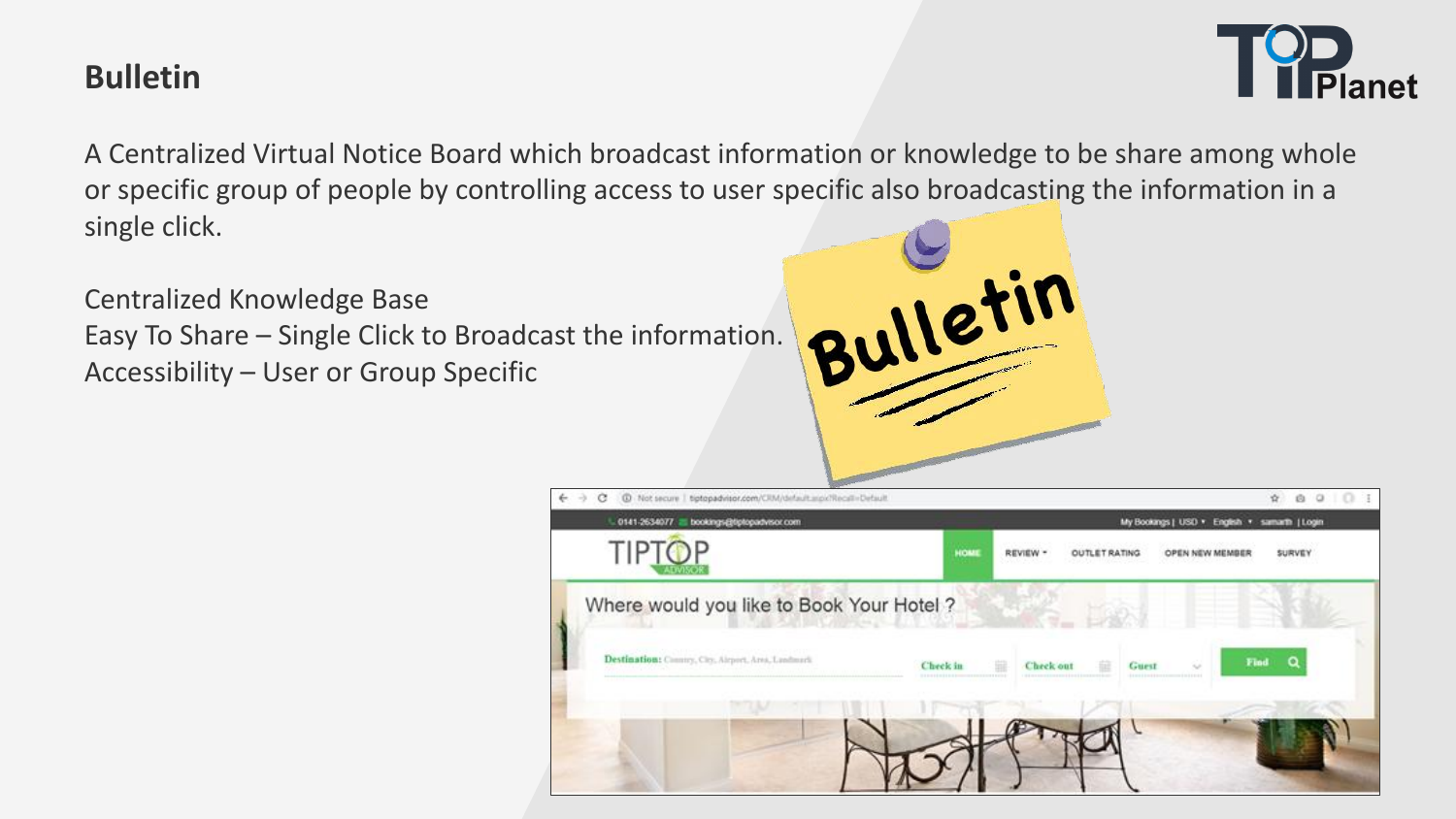### **How can Businesses Use TT Advisor?**

 $\triangleright$  Not only do people today write reviews, they also read reviews in the course of planning a trip.

 $\triangleright$  Ranking is a reflection of the perceived value of the experience that one offers.

 $\triangleright$  Quality check and availability of amenities at their hand.







a hotel with high and positive ranking & reviews because it gives them confidence that they will have the experience they are looking for.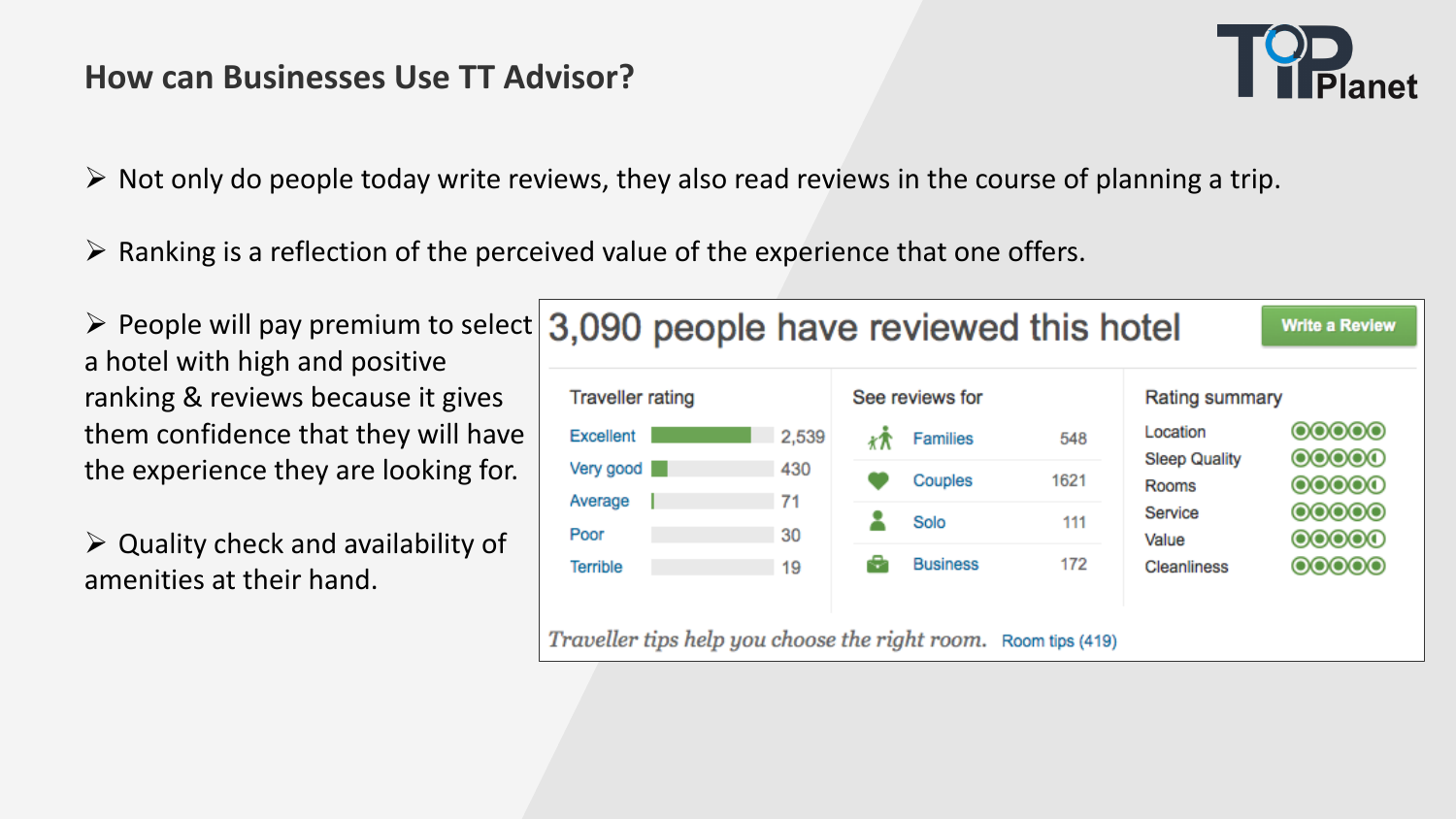### **Benefits for Hotel Businesses by TT Advisor?**

- $\triangleright$  TT Advisor can provide an online and social media face/Brand to your organization.
- $\triangleright$  High engagement and high retention of guests.
- $\triangleright$  Close integration with Social Media tools.
- $\triangleright$  Steadfast feedback leads to process optimization.
- $\triangleright$  Direct contact between management and guests.
- Unparalleled End Point connectivity.
- $\triangleright$  Reviews are open and accessible to a large audience.
- $\triangleright$  Cared for, appreciated and respected at every encounter.
- reach.

|         |      | <b>Tip Top Advisor 】</b>                                                                         |                                             |                         |                                         |                                                     |                                                                                   |                |               |
|---------|------|--------------------------------------------------------------------------------------------------|---------------------------------------------|-------------------------|-----------------------------------------|-----------------------------------------------------|-----------------------------------------------------------------------------------|----------------|---------------|
|         | Home | Write A Review                                                                                   | <b>Guest Review</b>                         | <b>Review Scrapping</b> |                                         | <b>Review Mapping</b>                               | Re-Mapping Review                                                                 | Outlet Rating  |               |
|         |      | Filter BY >>   --All Source Records- $\  \mathbf{v} \ $ --All Hotel Records-- $\  \mathbf{v} \ $ |                                             |                         |                                         | <b>Scrapping Reviews</b>                            |                                                                                   |                |               |
|         |      |                                                                                                  |                                             |                         | The Raj Palace Grand Heritage Hotel     | Jorawer Singh Gate, Amer Road, Jaipur 302002, India |                                                                                   |                |               |
|         |      |                                                                                                  | <b>Source</b>                               |                         |                                         |                                                     | Review Content Help page for write a review as per your selected Hotel an         |                |               |
| on.     |      |                                                                                                  | <b>Available Rooms</b>                      |                         | <b>Facilities</b>                       | <b>House Rules</b>                                  |                                                                                   | The Fine Print | Ba            |
| StS.    |      |                                                                                                  | The Raj Palace ★★★★★ 参                      |                         |                                         |                                                     | 2 Zorawer Singh Gate, Amer Road, 302002 Jaipur, India - Great location - show map |                | <b>Reserv</b> |
|         |      |                                                                                                  |                                             |                         | Real guests. Real stays. Real opinions. | <b>100% Verified Guest Reviews</b>                  |                                                                                   |                | Revie         |
|         |      |                                                                                                  | <b>Review score</b><br>Based on 124 reviews |                         |                                         | Cleanliness                                         |                                                                                   |                |               |
|         |      | ⊣                                                                                                | Show/Hide Reviews Grid                      |                         |                                         |                                                     | ш                                                                                 |                |               |
| dience. |      |                                                                                                  |                                             |                         |                                         |                                                     | Data not found or server connection failed! Please reload the Page!!              |                |               |
|         |      |                                                                                                  |                                             |                         |                                         |                                                     |                                                                                   |                |               |

 $\triangleright$  TT Advisor opens the door for small organization to be featured on a platform that has an international



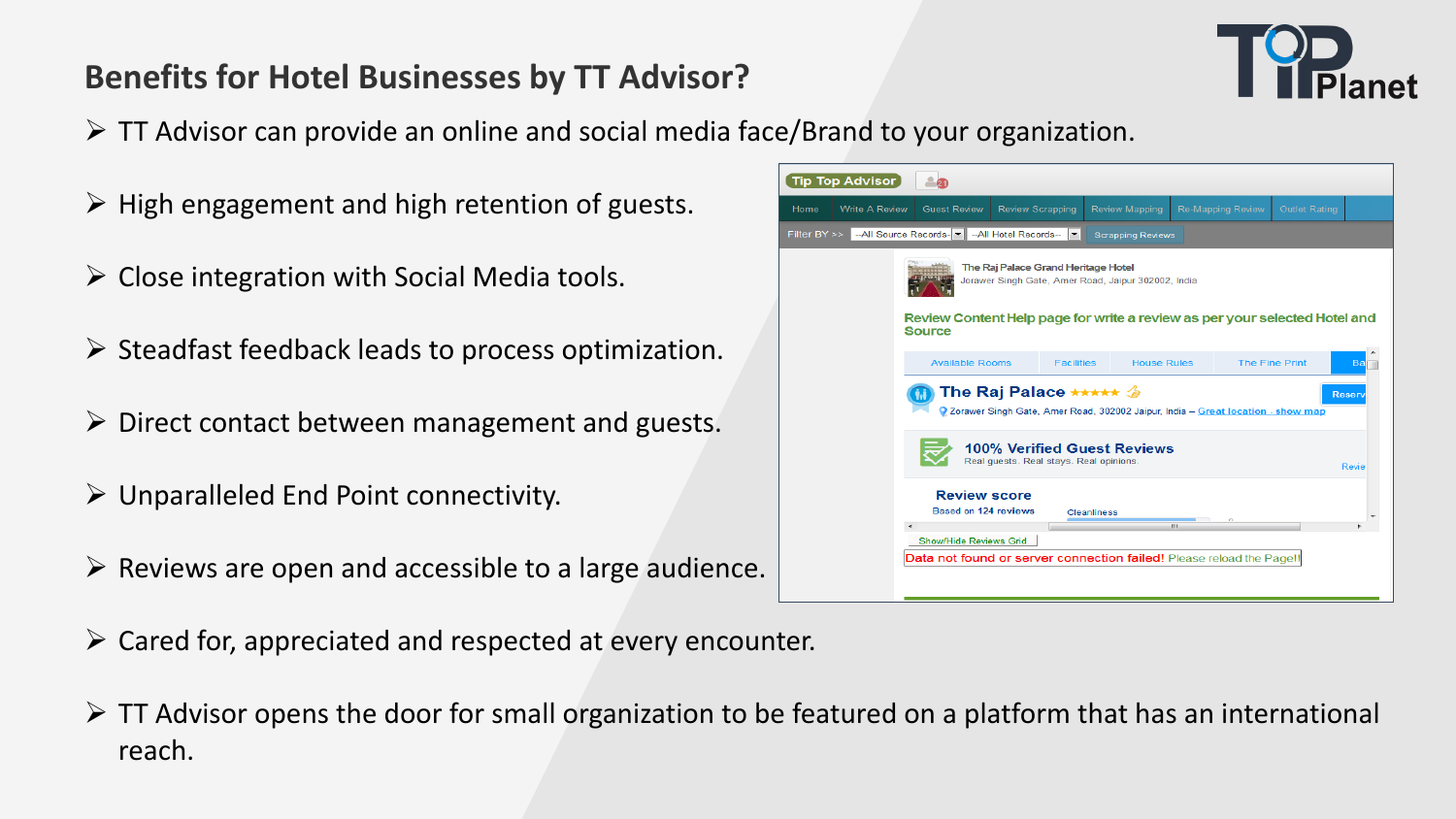| Comparison                                                  | <b>Tiptop Advisor</b> | <b>Trip Advisor</b> | Other advisory sites |
|-------------------------------------------------------------|-----------------------|---------------------|----------------------|
| <b>Authentic User Review</b>                                | Yes                   | <b>No</b>           | <b>No</b>            |
| <b>Chances of fake reviews</b>                              | <b>No</b>             | Yes                 | Yes                  |
| Reviews updating options                                    | Yes                   | <b>No</b>           | <b>No</b>            |
| Quality audit only by mystery inspections to rate the hotel | Yes                   | <b>No</b>           | <b>No</b>            |
| Poor reviews resolving options available before publishing. | Yes                   | <b>No</b>           | <b>No</b>            |
| Larger data sample for reputation index                     | Yes                   | <b>No</b>           | <b>No</b>            |
| Real time reviews through advisory sites                    | Yes                   | Yes                 | Yes                  |



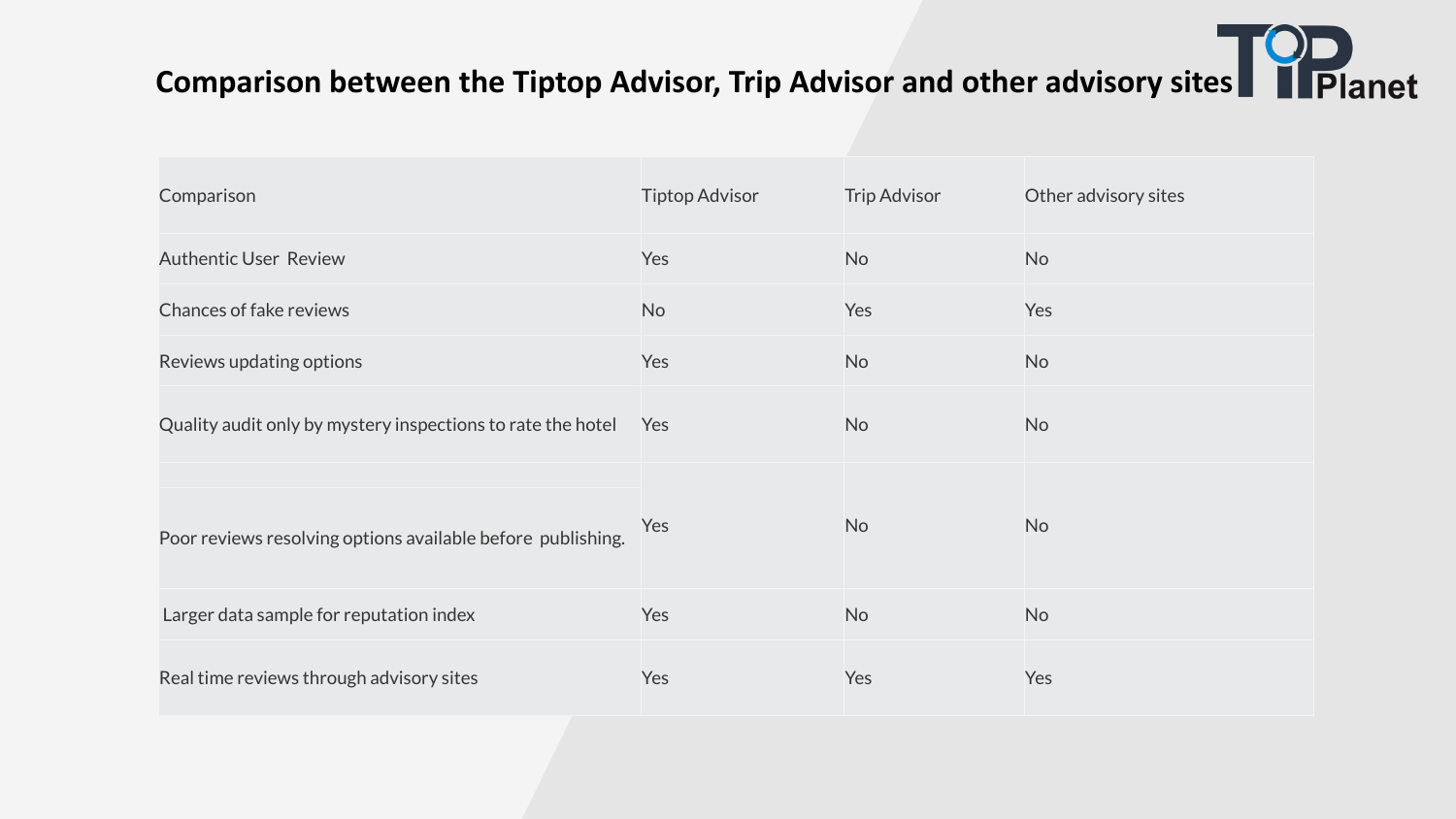



### **Strong Value Proposition for Users and Business Owner's using Tip Top Advisor**



### **Differentiated** offering

Best end-to-end in travel solutions, from accommodations to activities and restaurants

### **High-Value** Leads

Shoppers looking to book accommodations,

attractions, restaurants &





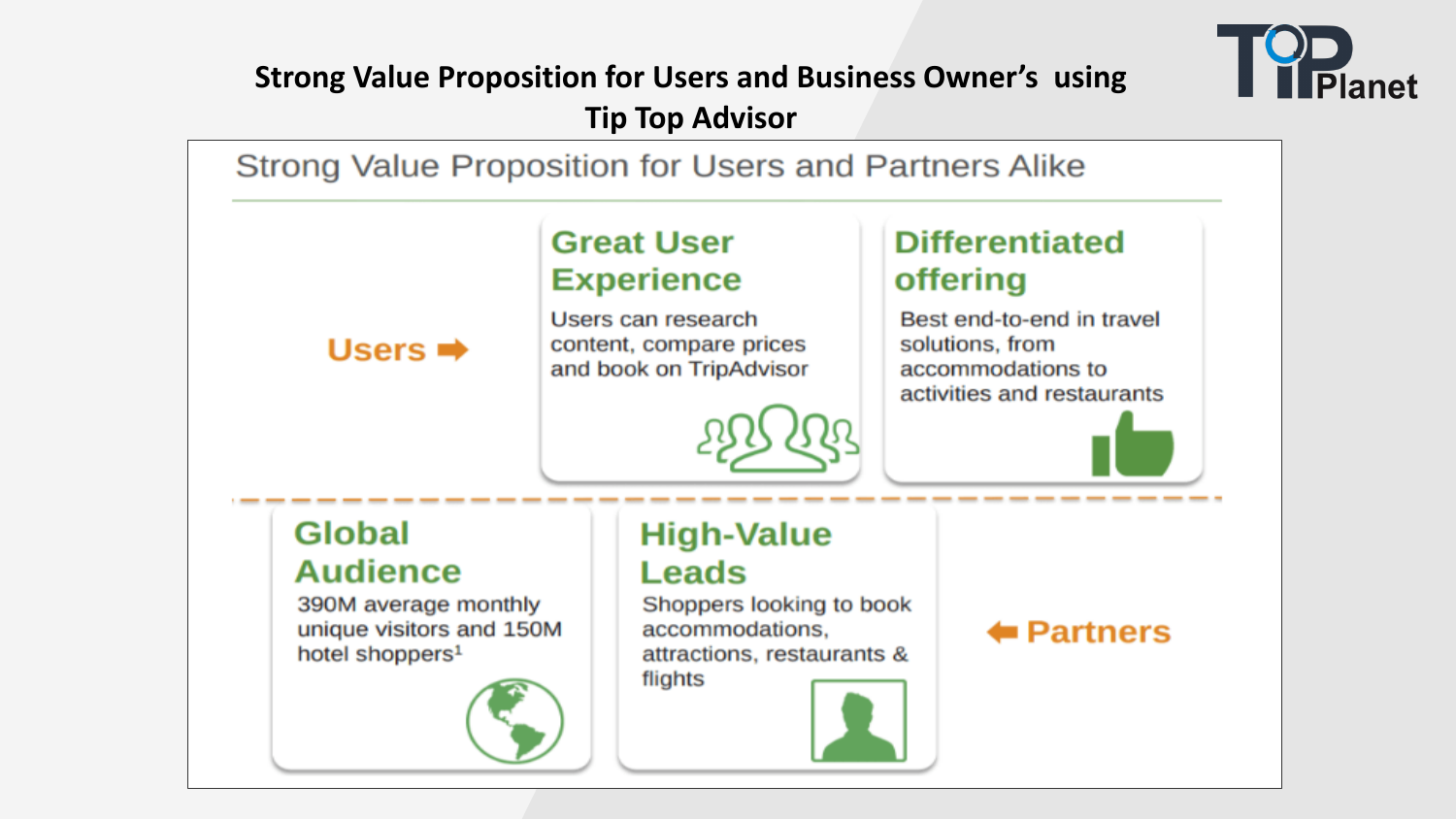- **Plan the best possible travel, hotels, flights, cruises.**
- " "Find the Lowest price on the right hotel for you" (price comparison across many travel sites).
- "Over 500 million candid traveler reviews" (minimize risks). In-location planning & booking, e.g. restaurants, attractions. **• Mobile accessible as a travel companion.**
- 
- 
- Travel app & webpages with great user experience.
- Travel guides with authentic reviews and quality audits.
- **•** Participation in a travel community.

Value proposition to travelers



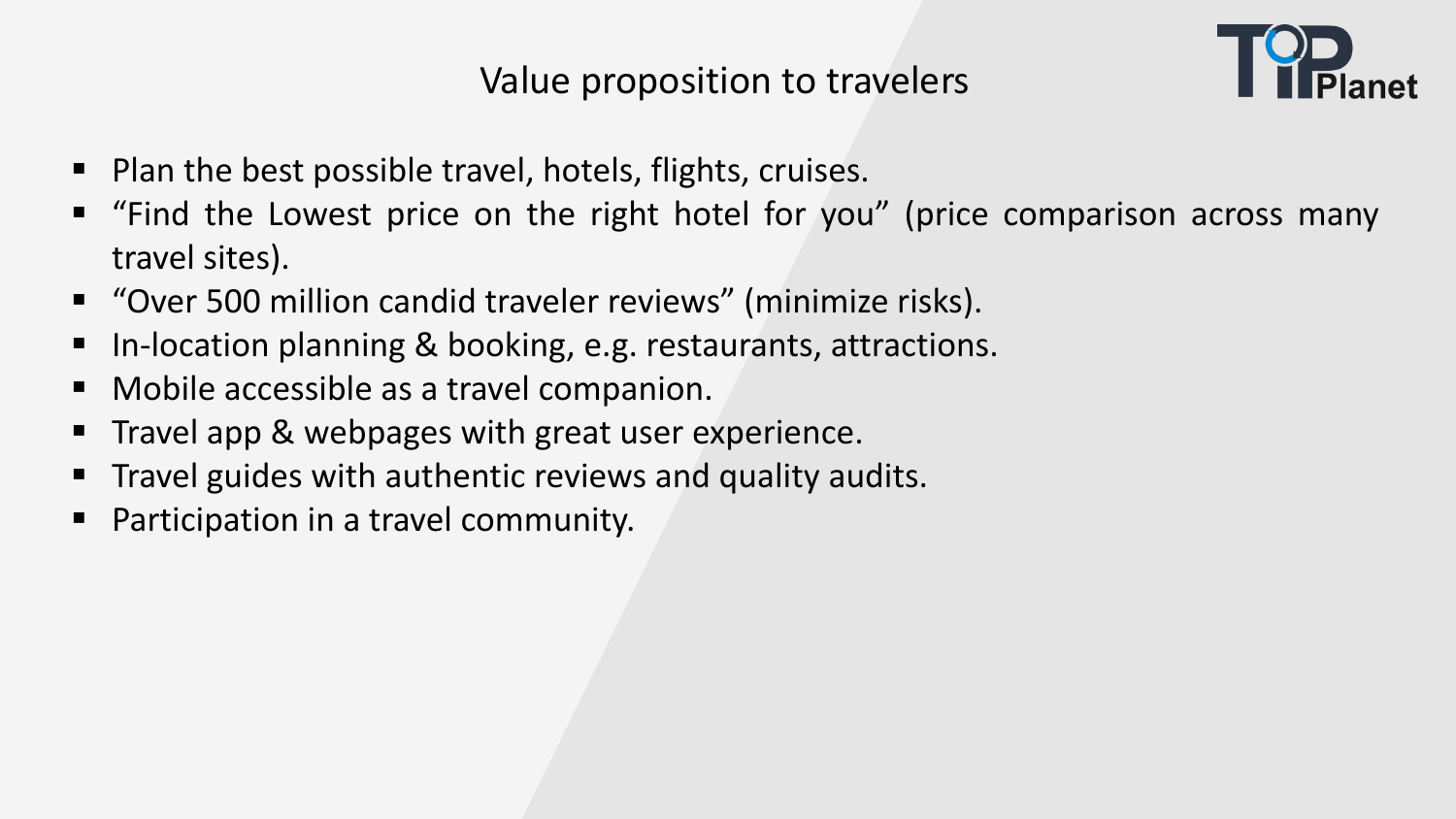### Value proposition to hotels, restaurants, attractions

- **Opportunity to increase revenues.**
- Getting bookings through (good) reviews.
- **Global Reach: helps hotels to reach global markets.**
- **Using Tip Top Advisor as an advertising channel.**
- 
- Using Tip Top Advisor as another direct booking channel (i.e. sales channel). **• Drive additional traffic to their own website.**
- **E** Getting reviewed and learning from feedback.
- **EXTERN Ability to respond to reviews and improve the impression.**
- **Ability to list special deals, etc. on their Tip Top Advisor hotel pages.**
- Using Tip Top Advisor as a reputation management channel.
- **Getting insights.**